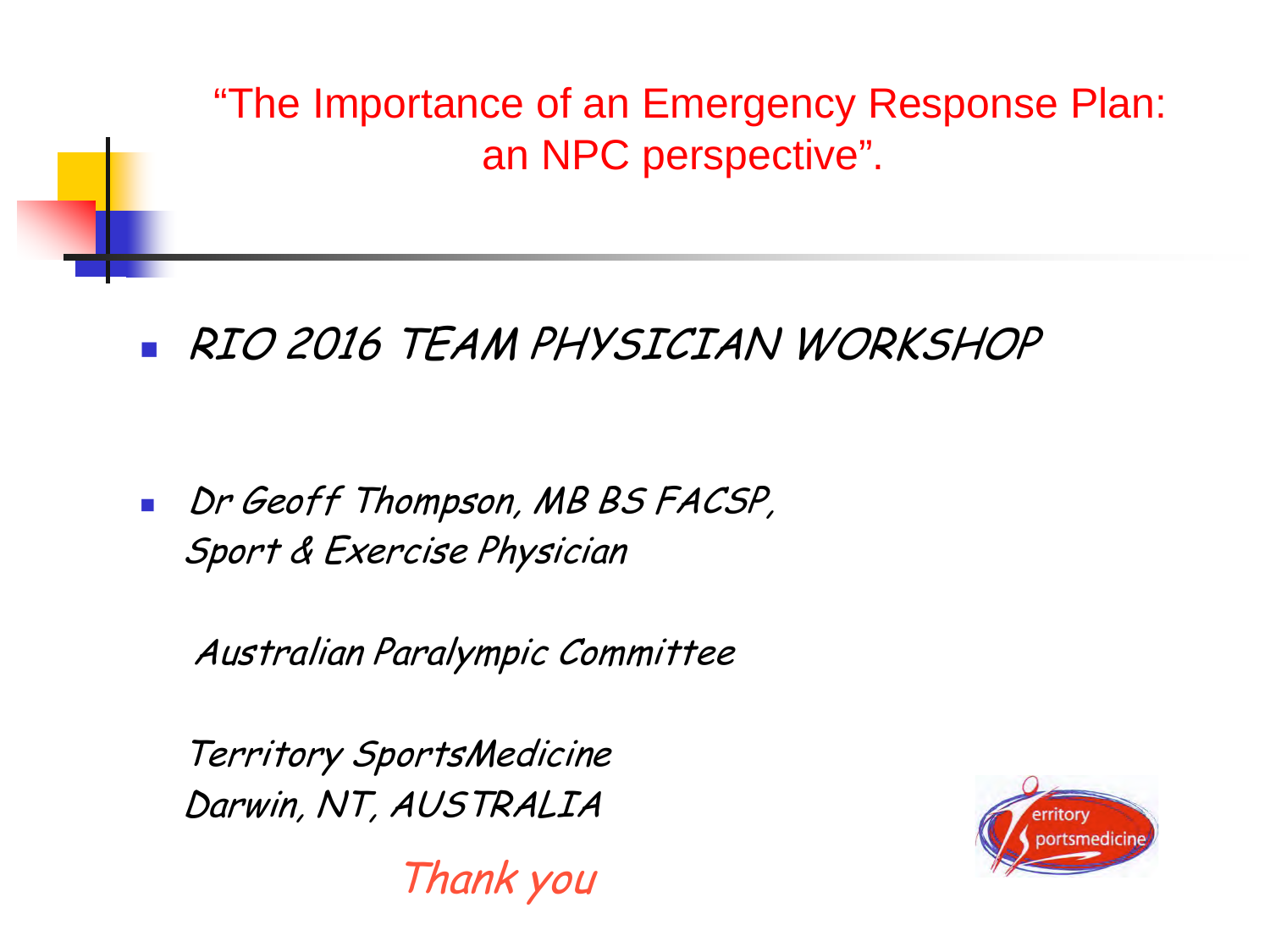

Dr Geoff Thompson, MB BS FACSP, Sport & Exercise Physician

**Thanks and Acknowledgements** 

Ms Alison Campbell Section Manager SSSM

Dr David Hughes, FACSP, Sport and Exercise Physician AIS Chief Medical Officer Canberra, Australia

Dr Corey Cunningham, FACSP Sport and Exercise Physician APC Chief Medical Officer 2016 Sydney, Australia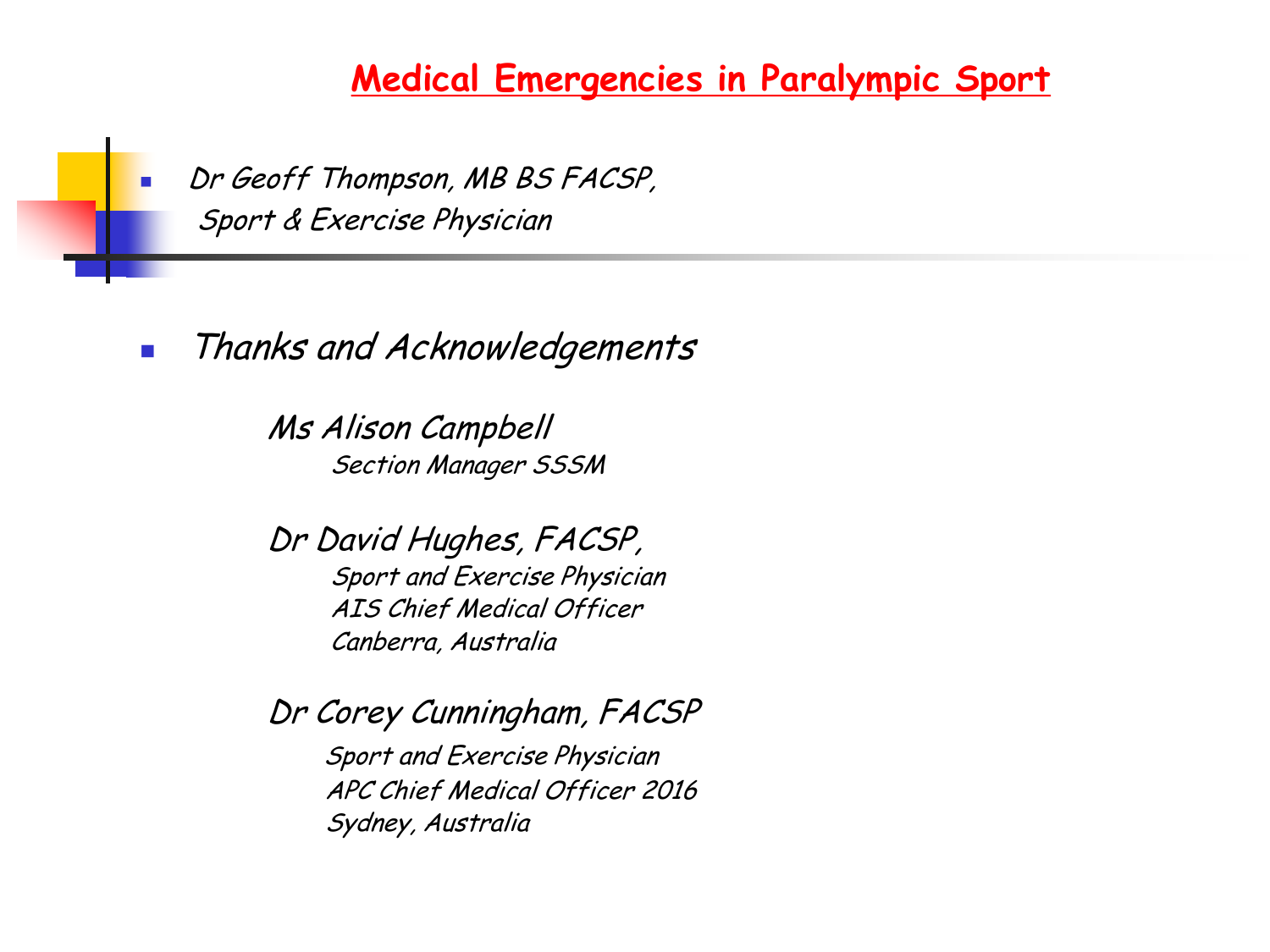#### **Overview**

#### **Background**

- **No the athlete was**
- **Any previous medical issues of relevance**
- **What Happened**
	- **Factual account of events leading up to the death of the** athlete, including imaging etc.

#### **Role of the Team Physician**

- **Number** What our role was
- **Numer What we see as the role generally of the doctor in this position**

#### **Key take home lessons**

■ One or two key pieces of advice for us all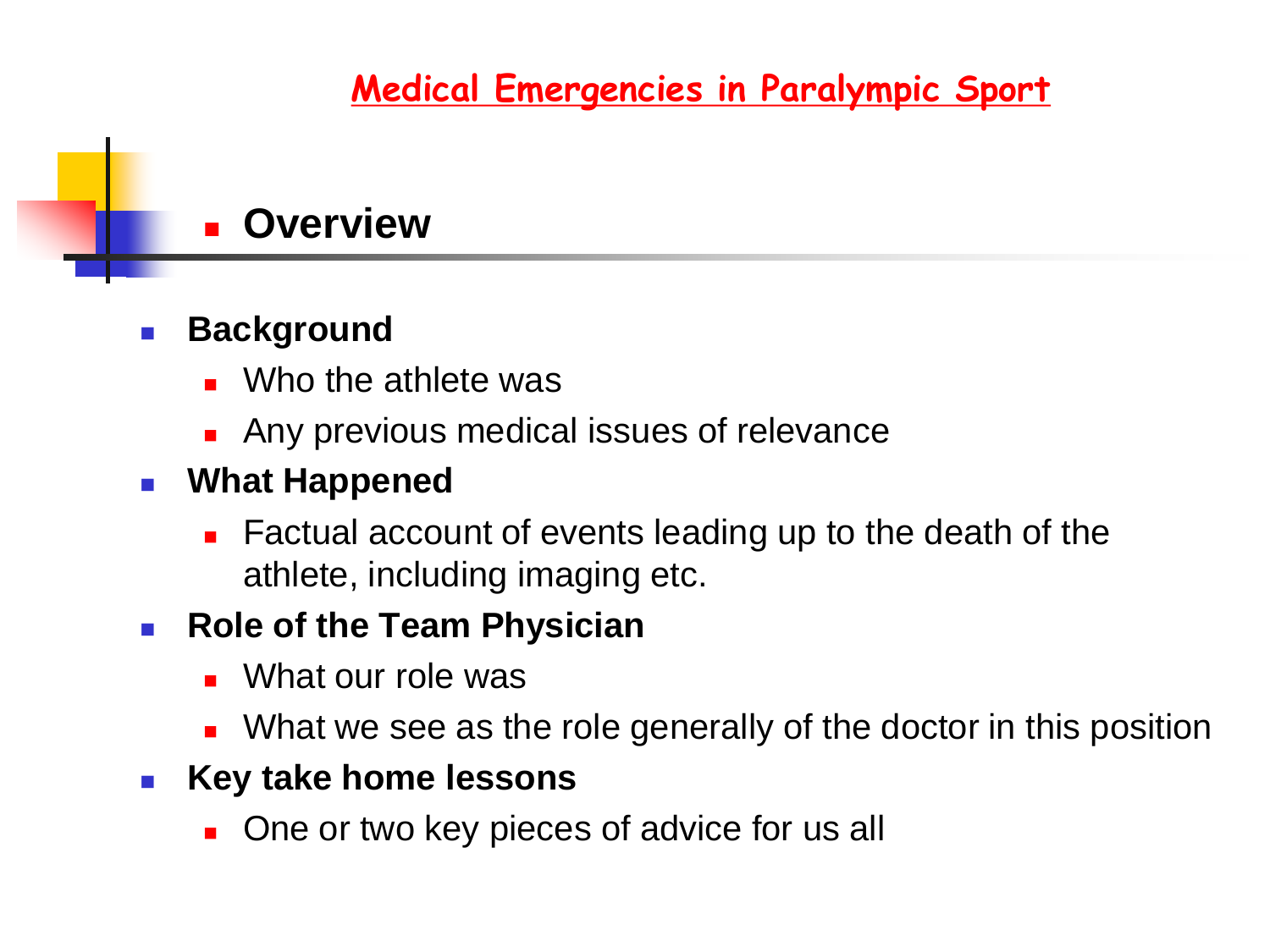# What Happened on 13/2/14

- APC head office received a call at 9.30am
- Paralympic Snowboard Cross athlete
- C3 SCI in La Molina, Spain
- Was airlifted to Barcelona, and undergoing surgery
- I was enroute Sochi at the time
- Dr David Hughes immediately available
- On flight to Spain at 5.30PM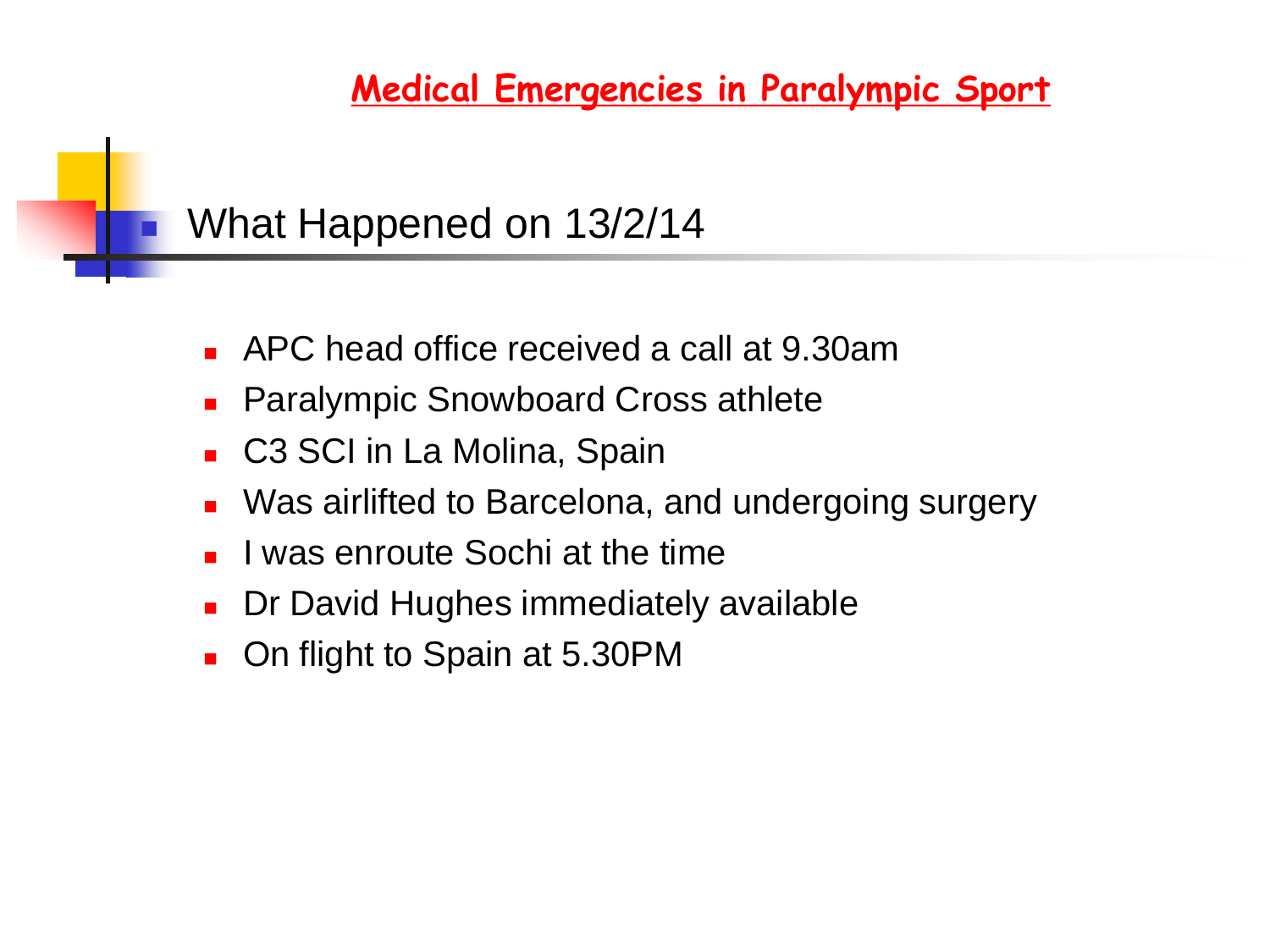# What Happened

### ■ The Plan

- Be on the ground before the family
- **Relieve the staff in Barcelona**
- Provide medical, and additional psychological support
- **Provide accurate medical information to Australia**
- Assist with a management plan, and repatriation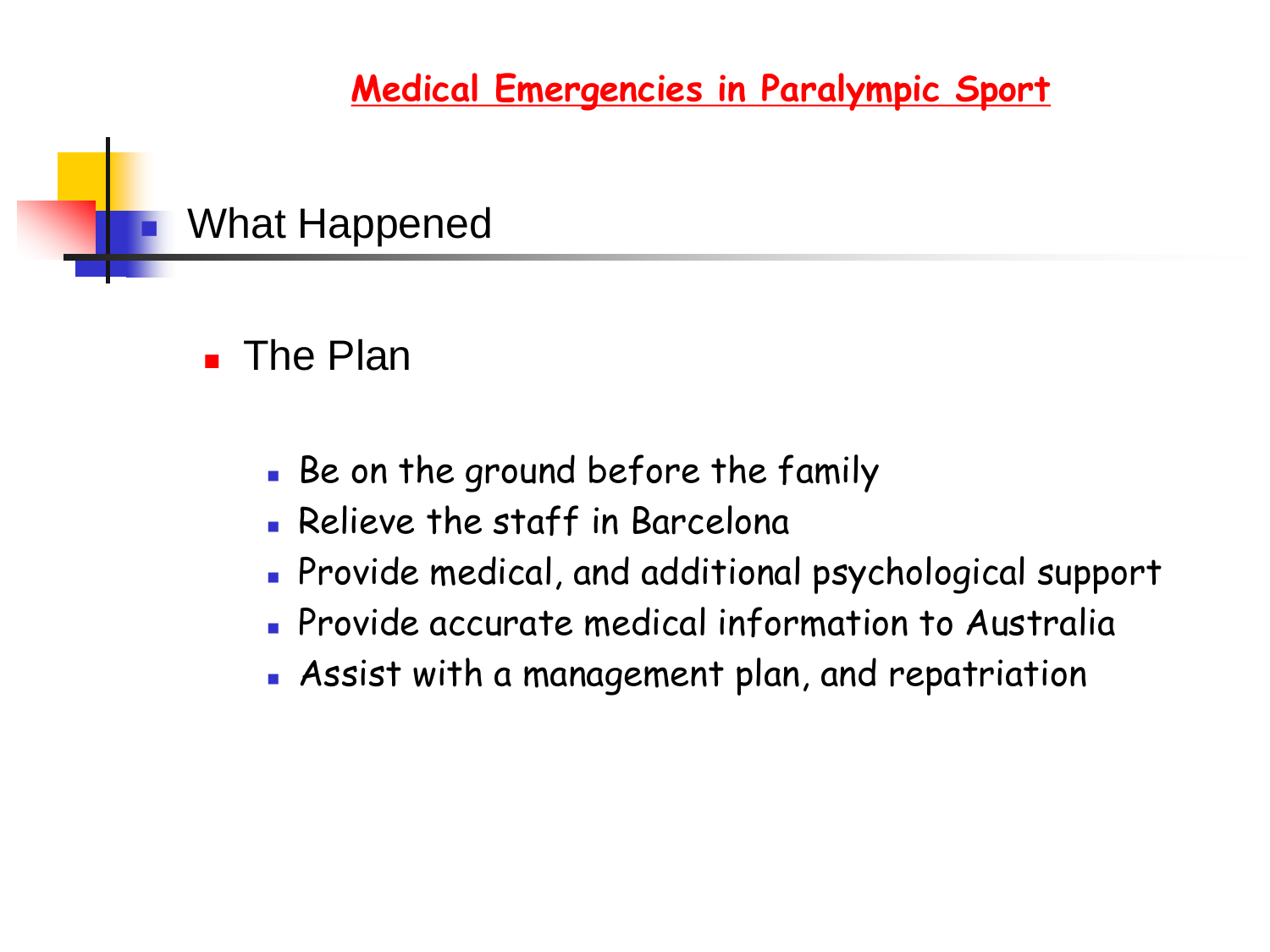

This torm may be copied freely but should not be altered without permission from the American Soynel Injury Association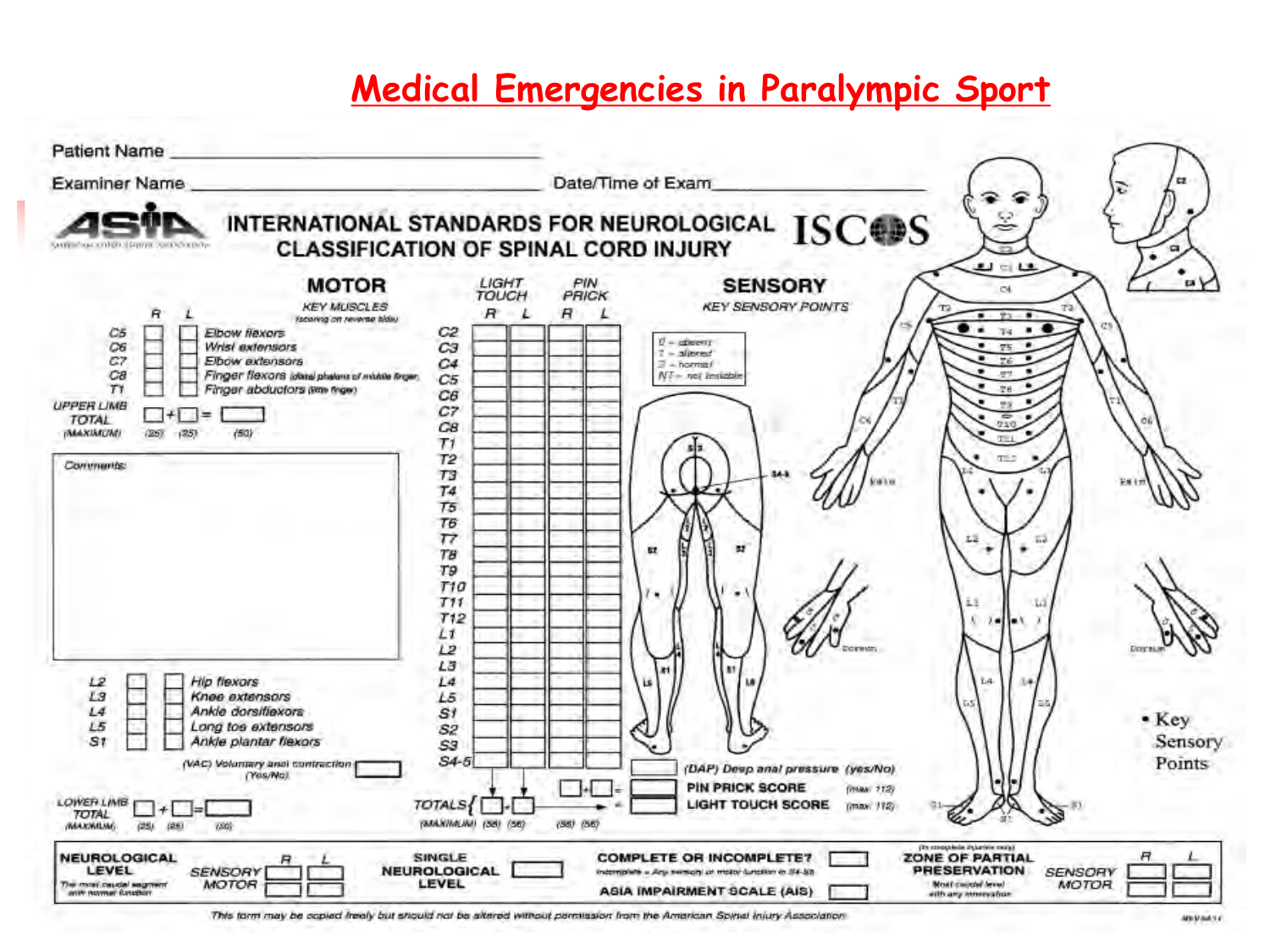#### **Spinal Cord Injury**

- **Destruction from direct trauma**
- **Compression by bone fragments,** hematoma, or disc material
- **I.** Ischemia from damage or impingement on the spinal arteries
- Oedema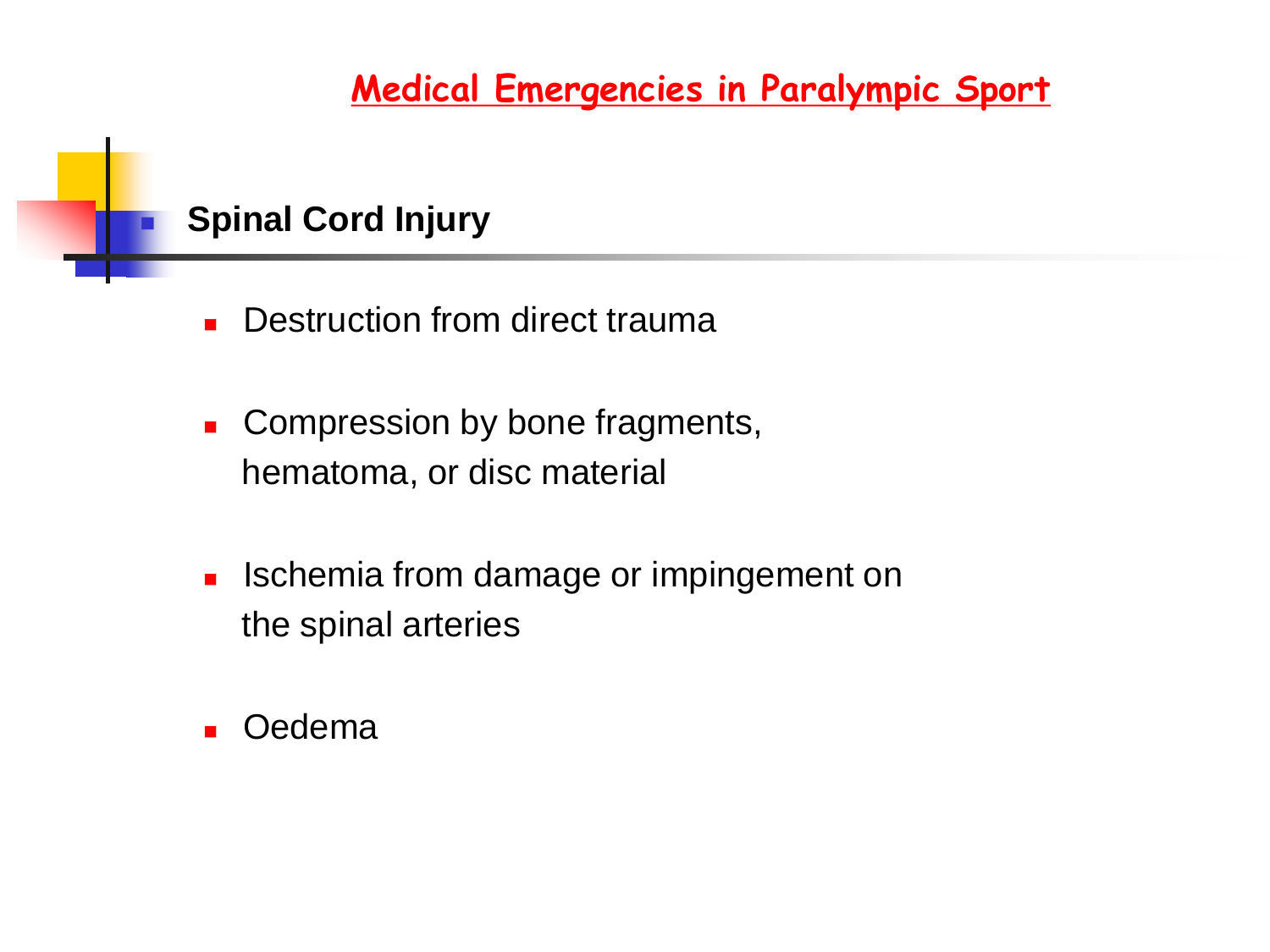#### **Neurogenic (spinal) Shock**

- **Autonomic dysfunction**
- **Interruption of sympathetic nervous system control**
- **C** Occurs with injuries above T6
- **Triad: hypotension, bradycardia, peripheral vasodilatation**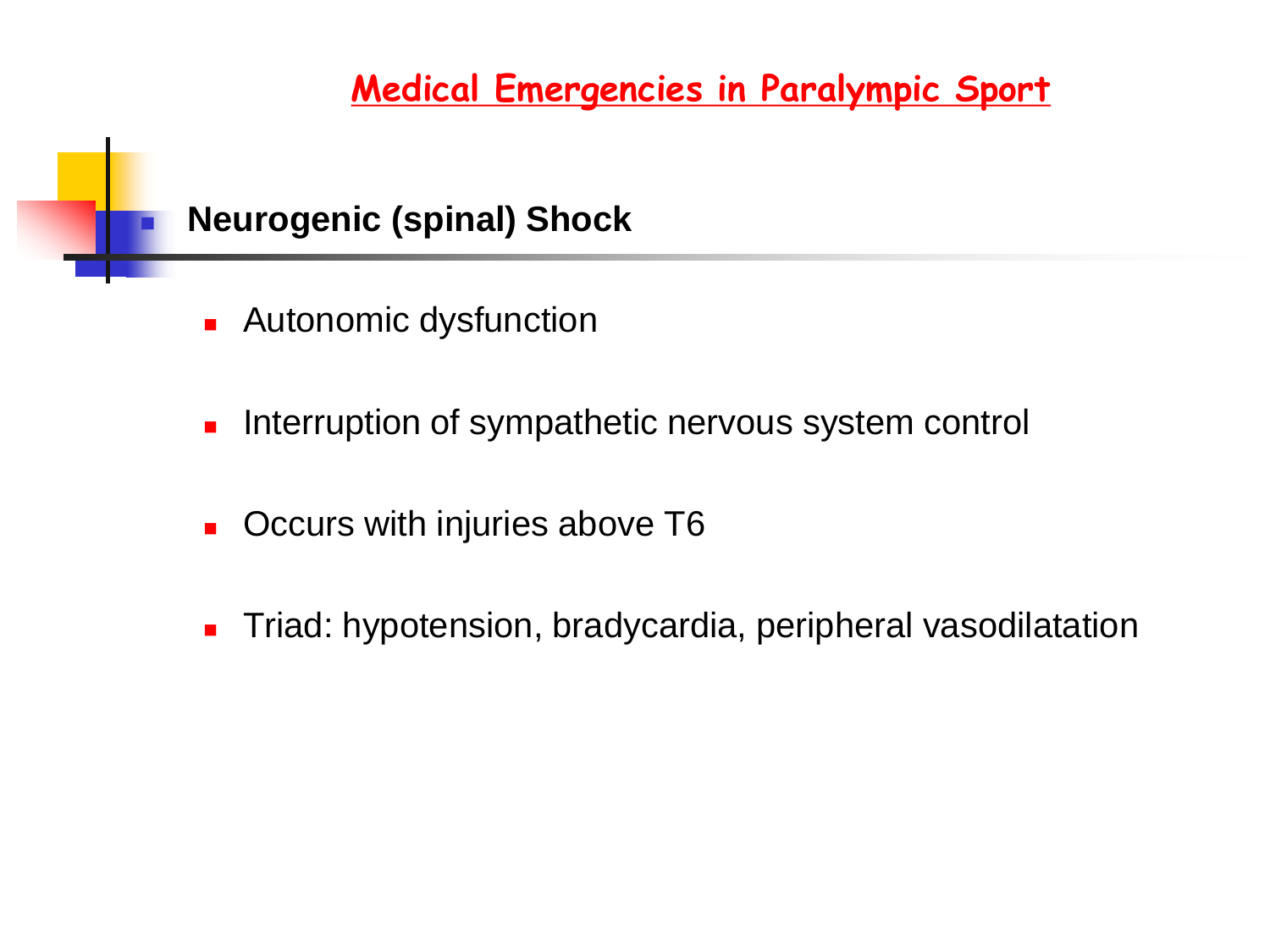**C1 – C4 Tetraplegia** 

- **20% die before reaching hospital**
- 3% die shortly after admission
- **-Of those who survive > 2 years** 
	- **Average life expectancy beyond injury is 15 years**
	- **Leading cause of death is suicide**
- Vital Capacity 20% of normal, cough weak and ineffective **Ileus, hence NG tube**
- Prognosis
- ■Complete SCI < 5% chance recovery
- **Persisting complete paralysis @ 72 hours**  $<$  **5% chance recovery**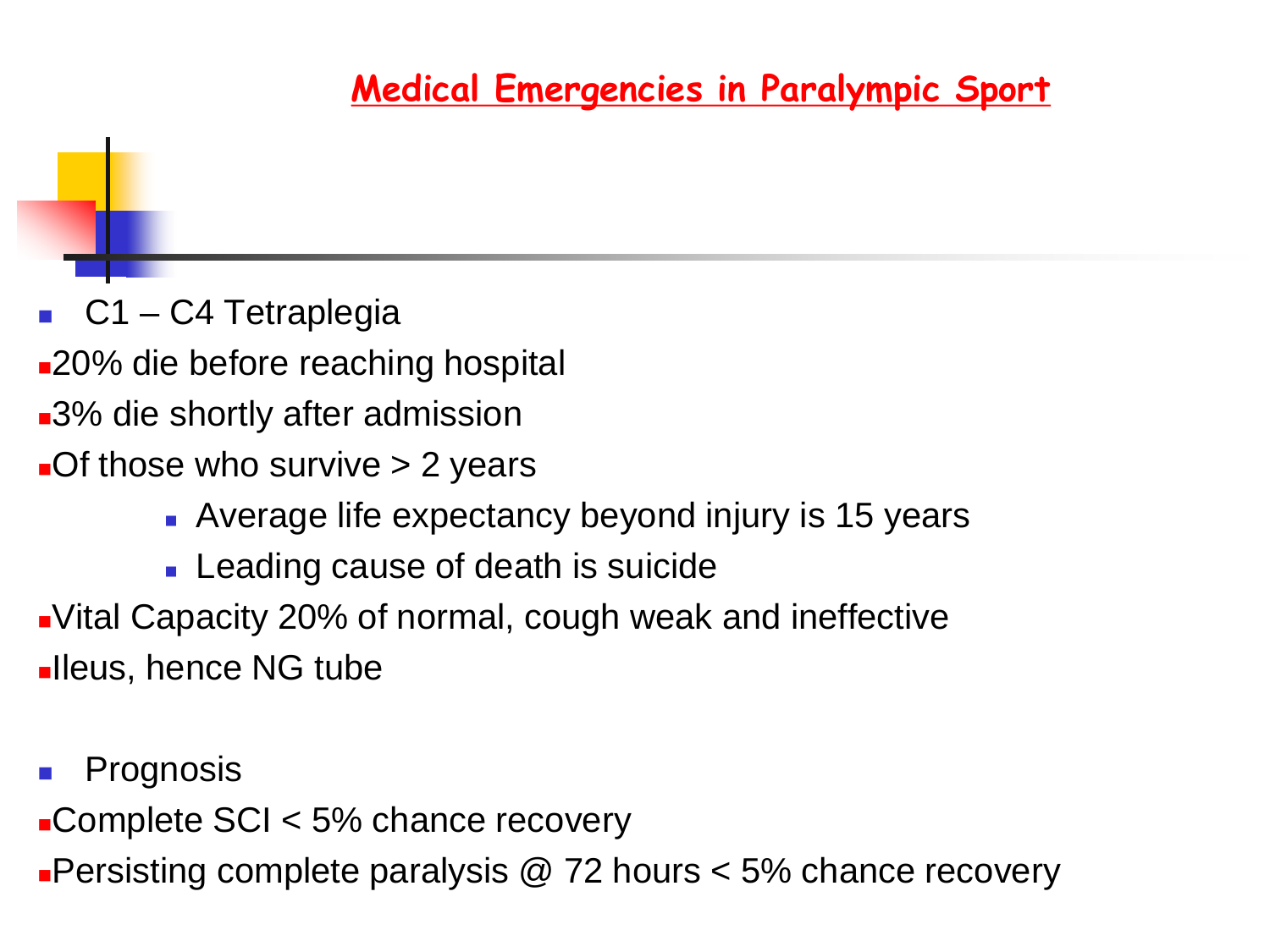- **The Role of the Sports Physician**
- Initial assessment of athlete, understanding of the gravity of the situation
- Meeting and counselling the family (parents and fiancé)
- Managing family anxiety

- Managing expectations without dashing hope
- Understanding and planning around autonomic instability, risks of infection, pressure sores, DVT
- 'Window of opportunity' for repatriation
- Conduit between family, Spanish experts, Australian experts, repatriation team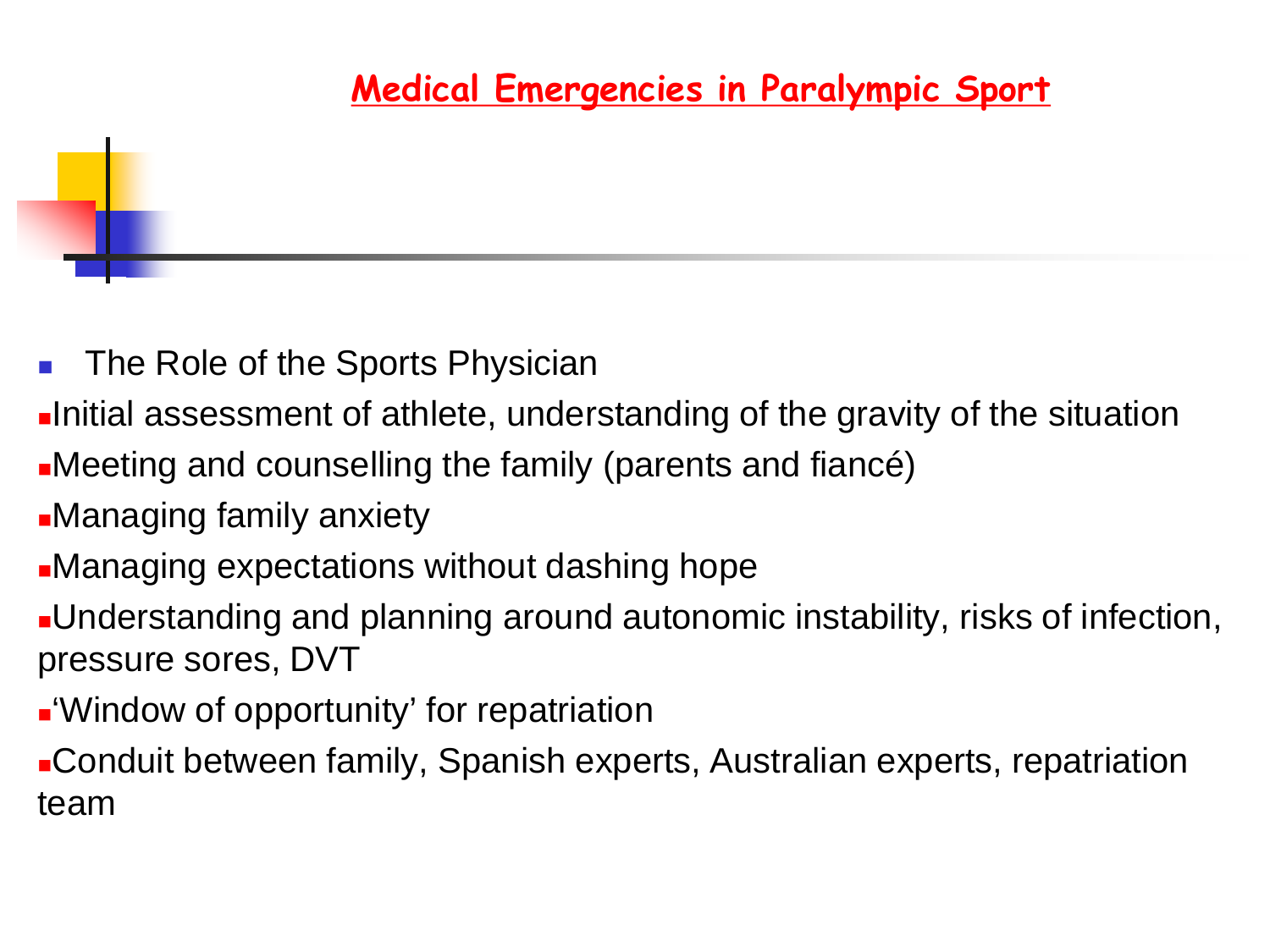**Issues** 

- **-**"Unknown" deceased foreign national in Kuwait City'
- Police alarmed
- Fiancé isolated
- **Head for Kuwait City**
- Meet Australian Embassy Staff, Chief of Police
- Meeting with Chief Pathologist
- Autopsy?
- **Phone call with parents**
- Meeting with Undertaker
- Dress for Pt
- Formalities (ID, sealing coffin, payment)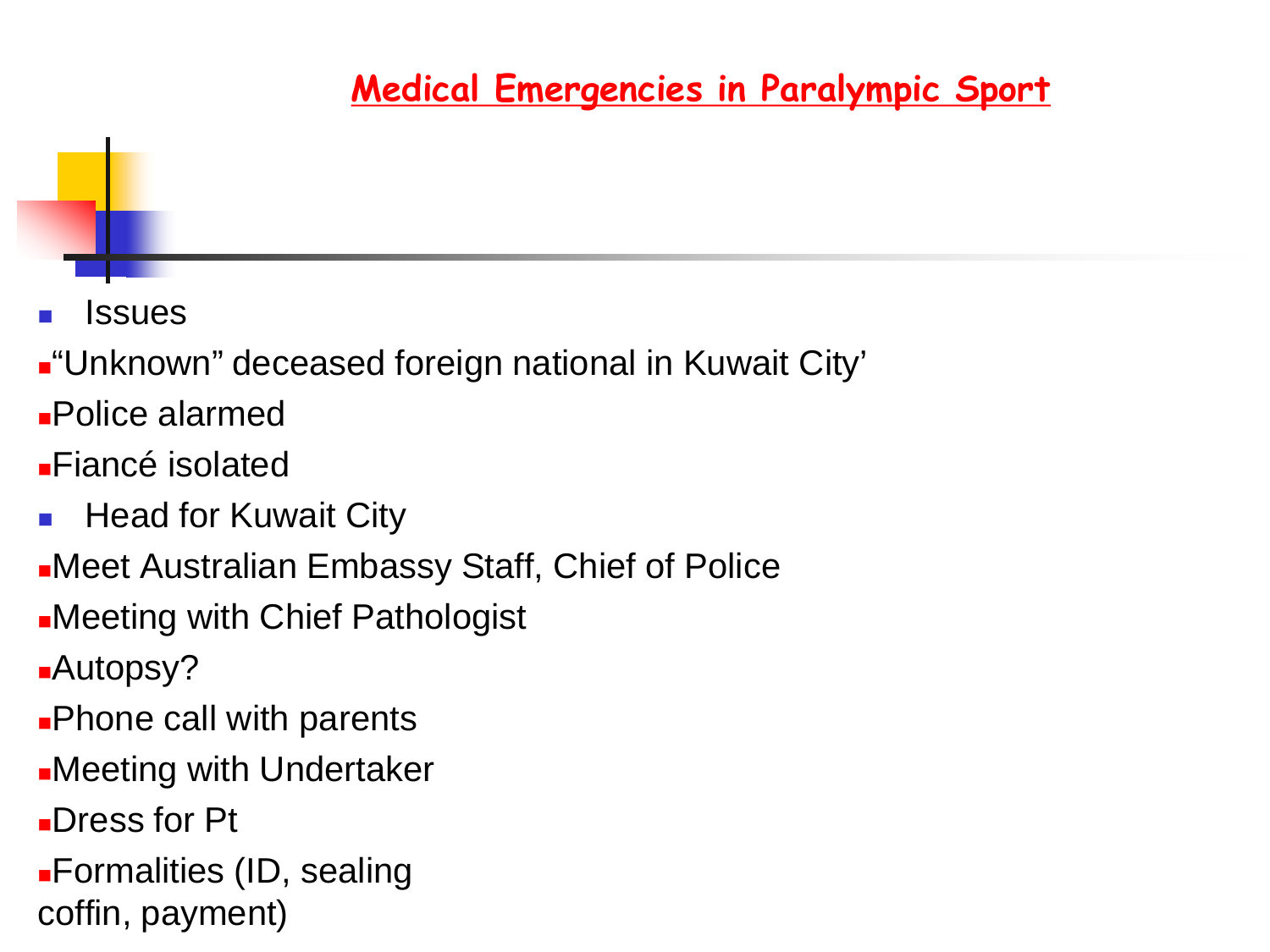### **Messages**

- Medical disasters are not uncommon
- At least three other Australian Sports Physicians have had to deal with death of a young athlete while overseas
- **Psychologist will always be needed**
- Two is better than one
- ■Need to be on ground before family if possible
- Need to establish links with home-based experts early
- **Always travel home after** patient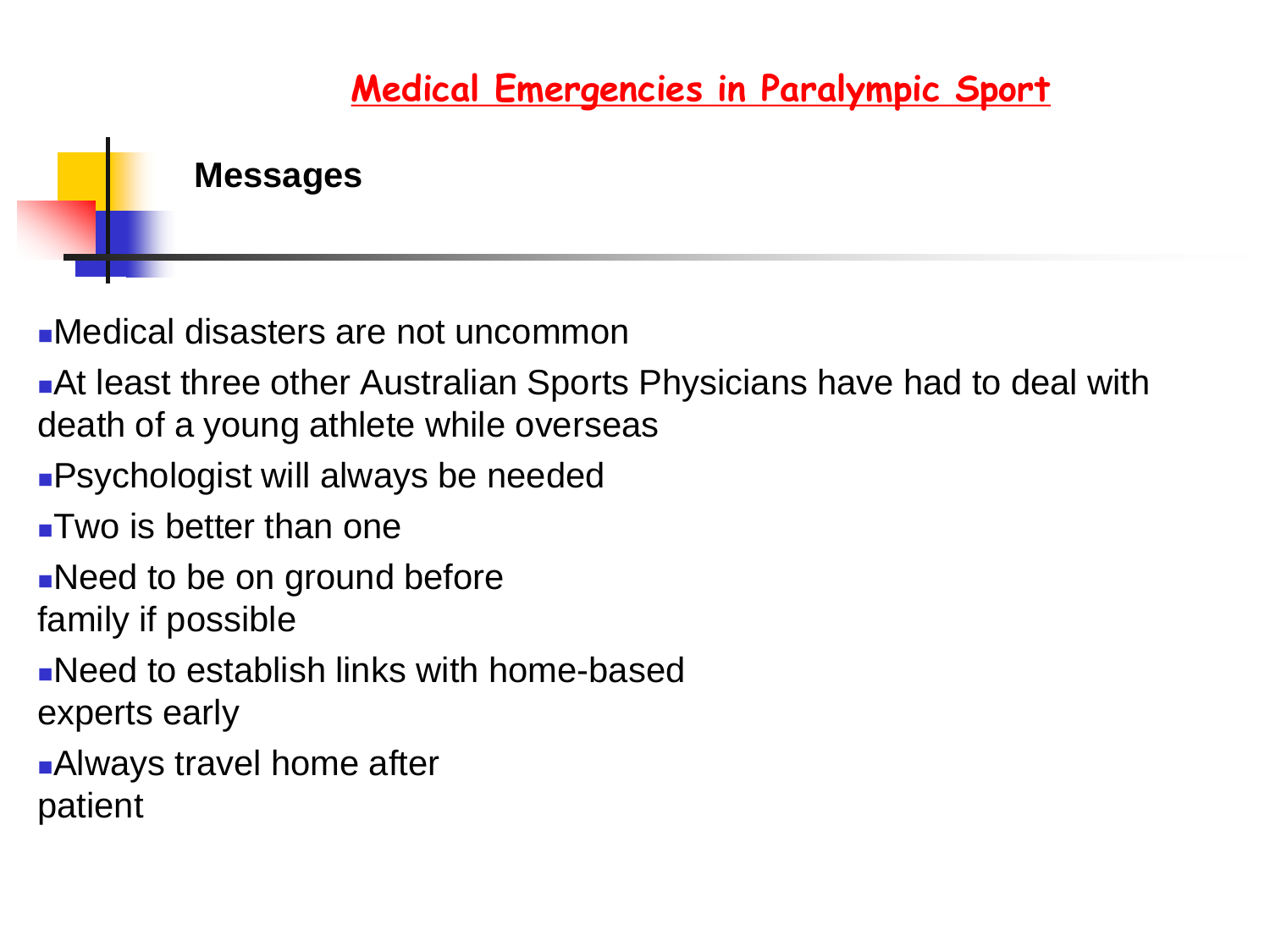# *Every Team Needs*

i<br>L

# *Critical Response Plan*

*a*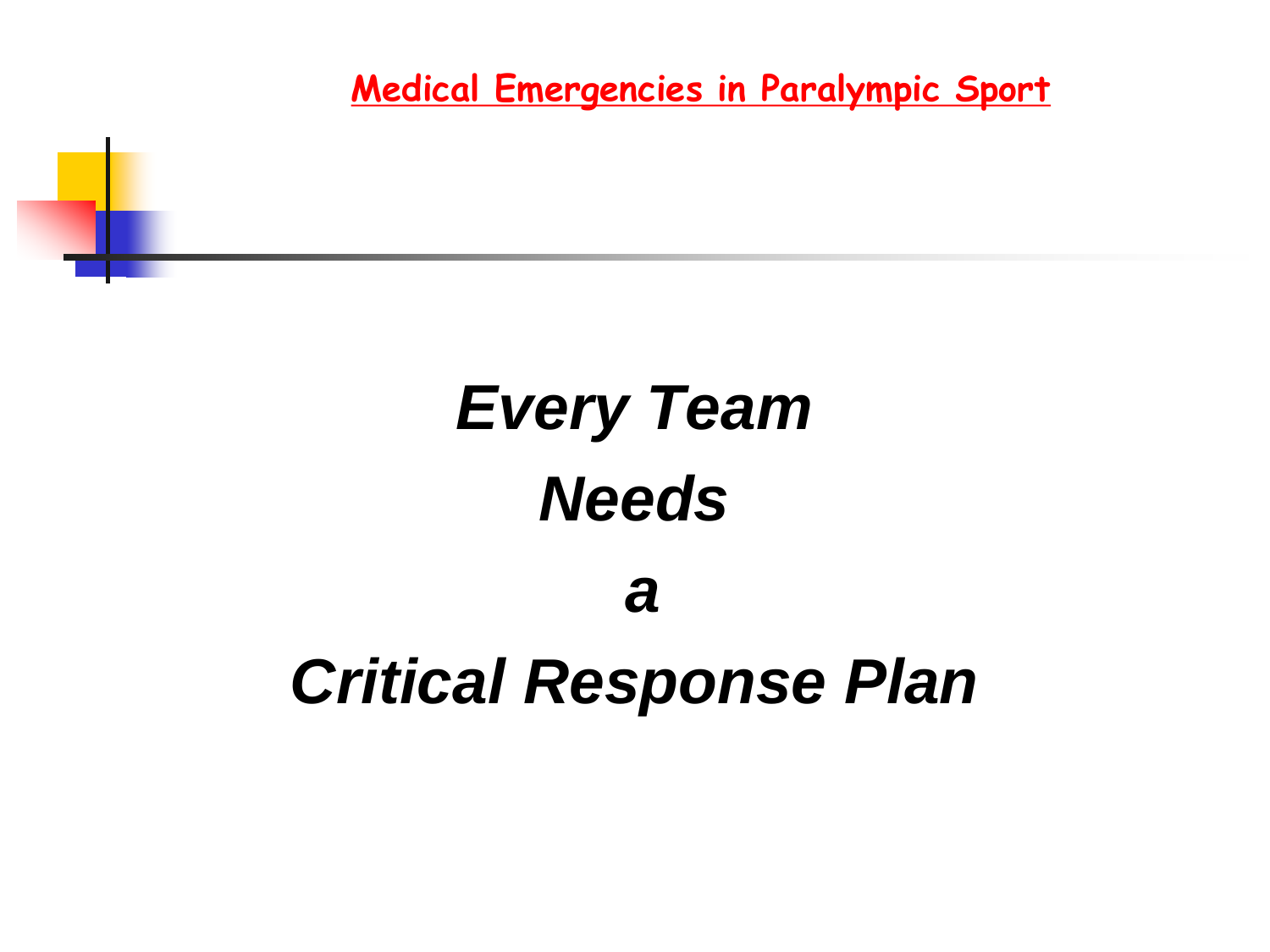**Critical Incident Response Plan**

# The APC with the assistance of the AFP have developed such a Critical Incident Response Plan

i<br>L

**APC, AFP, Australian Consulate have worked towards this plan**

**Incident ManagementTeam have established Incident Response Protocols**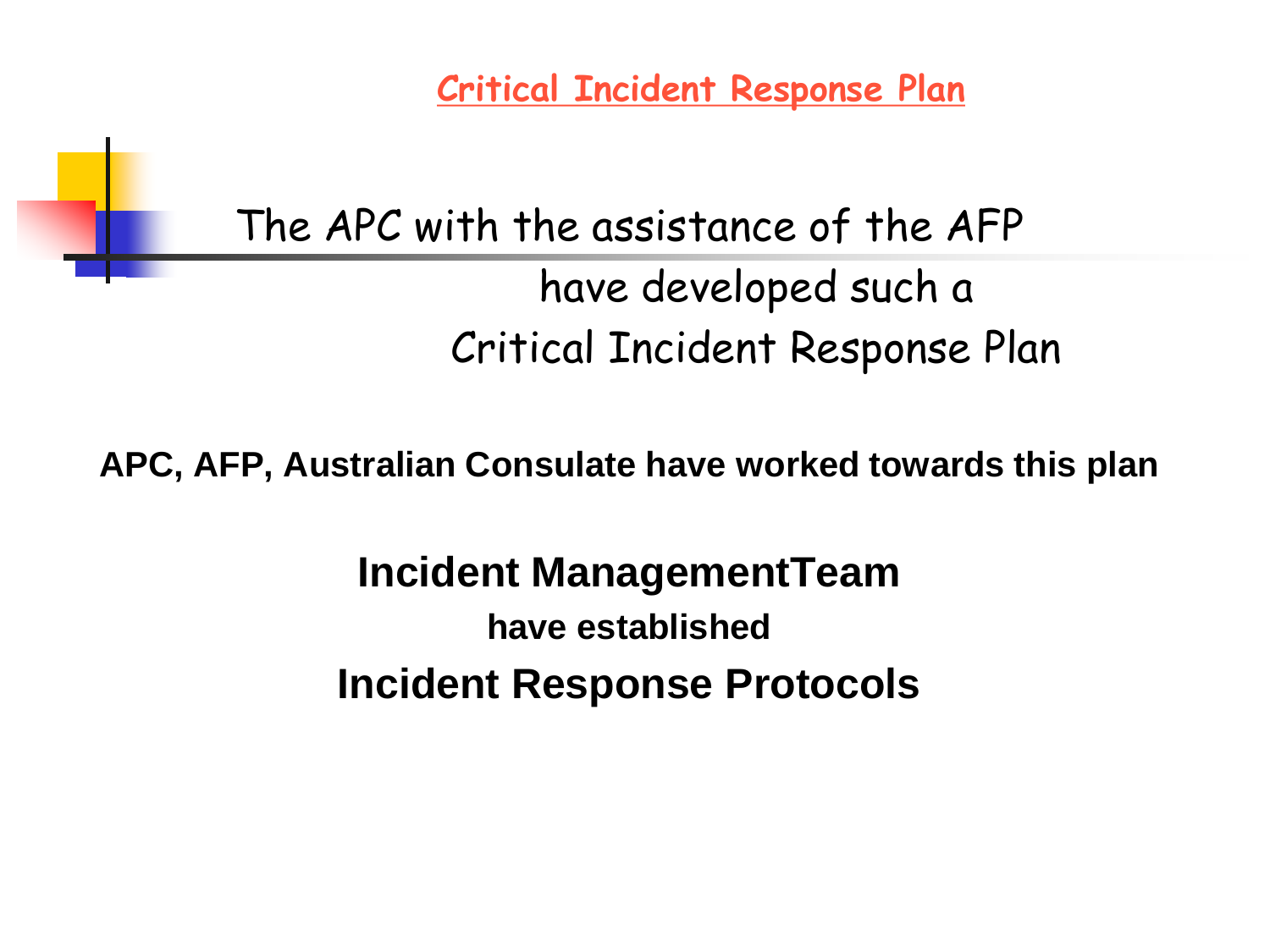Critical Incident Response Plan

Designated person takes charge

i<br>L

The situation is continually assessed

Plan is established, including logistics

Effectiveness of the plan is continuously monitored

Public information : timely, consistent, accurate Post-incident review